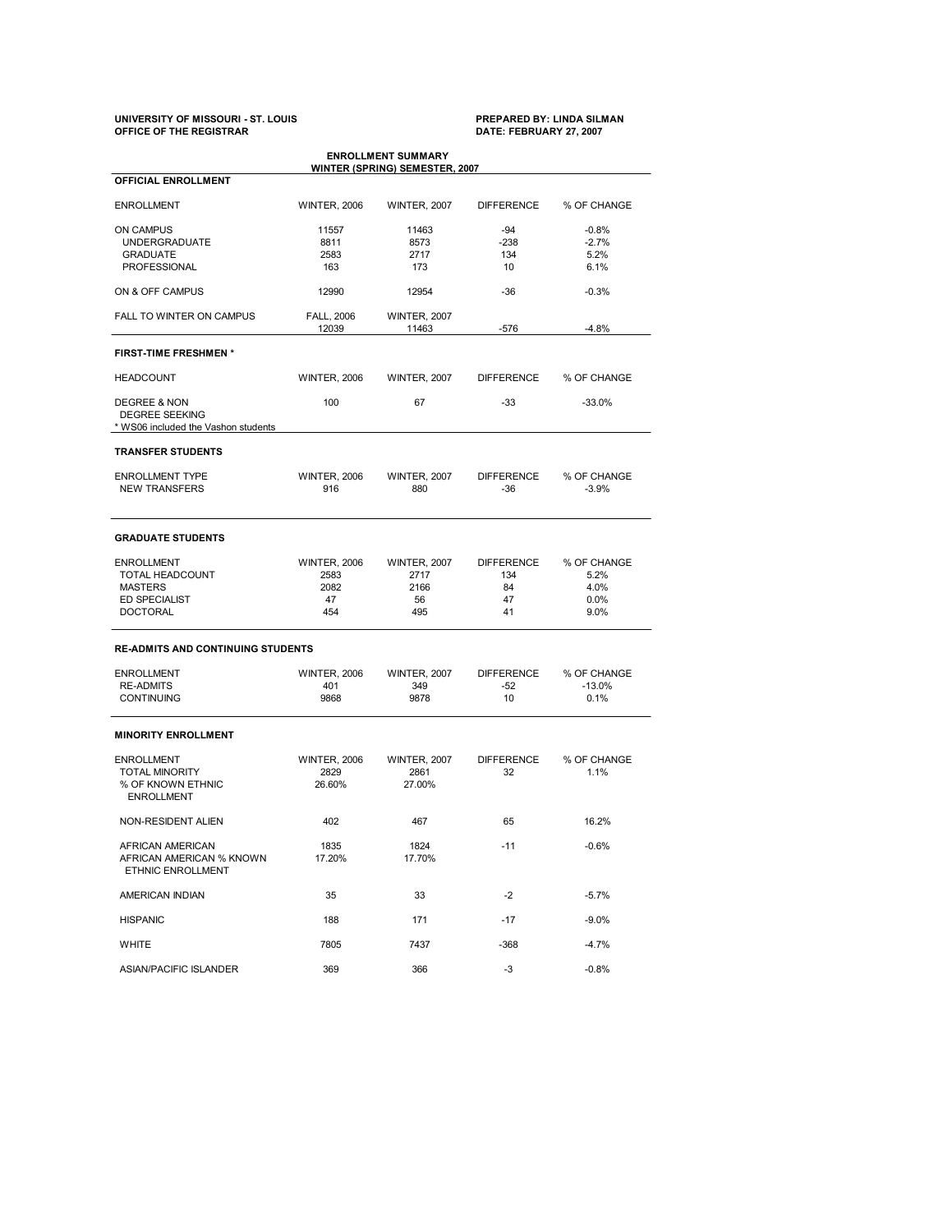# **ENROLLMENT SUMMARY continued**

### **GENDER ENROLLMENT**

| <b>WOMEN</b>                                  | <b>WINTER, 2006</b> | <b>WINTER, 2007</b> | <b>DIFFERENCE</b> | % OF CHANGE |
|-----------------------------------------------|---------------------|---------------------|-------------------|-------------|
| <b>UNDERGRADUATE</b>                          | 5154                | 4927                | $-227$            | $-4.4%$     |
| <b>GRADUATE</b>                               | 1624                | 1737                | 113               | 7.0%        |
| PROFESSIONAL                                  | 95                  | 103                 | 8                 | 8.4%        |
| TOTAL                                         | 6873                | 6767                | $-106$            | $-1.5%$     |
| <b>MEN</b>                                    | <b>WINTER, 2006</b> | <b>WINTER, 2007</b> | <b>DIFFERENCE</b> | % OF CHANGE |
| <b>UNDERGRADUATE</b>                          | 3657                | 3646                | $-11$             | $-0.3%$     |
| <b>GRADUATE</b>                               | 959                 | 980                 | 21                | 2.2%        |
| PROFESSIONAL                                  | 68                  | 70                  | $\overline{2}$    | 2.9%        |
| <b>TOTAL</b>                                  | 4684                | 4696                | 12                | 0.3%        |
| PERCENT OF TOTAL ENROLLMENT                   | <b>WINTER, 2006</b> | <b>WINTER, 2007</b> | <b>DIFFERENCE</b> | % OF CHANGE |
| <b>WOMEN</b>                                  | 60%                 | 60%                 | 0%                | 0.0%        |
| <b>MEN</b>                                    | 40%                 | 40%                 | $0\%$             | 0.0%        |
| <b>CREDIT HOURS AND FULL-TIME EQUIVALENCY</b> |                     |                     |                   |             |
| <b>CREDIT HOURS</b>                           | <b>WINTER, 2006</b> | <b>WINTER, 2007</b> | <b>DIFFERENCE</b> | % OF CHANGE |
| <b>ON CAMPUS</b>                              | 106136              | 106500              | 364               | 0.3%        |
| <b>RESIDENCE CENTERS</b>                      | 1136                | 1151                | 15                | 1.3%        |
| <b>VIDEO CREDIT</b>                           | 2195                | 2148                | $-47$             | $-2.1%$     |
| ON CAMPUS TOTAL                               | 109467              | 109799              | 332               | 0.3%        |
| <b>FULL-TIME EQUIVALENCY</b>                  | <b>WINTER, 2006</b> | <b>WINTER, 2007</b> | <b>DIFFERENCE</b> | % OF CHANGE |
| <b>ON CAMPUS</b>                              | 7677.4              | 7748.6              | 71.2              | 0.9%        |
| <b>FULL-TIME STATUS</b>                       | <b>WINTER, 2006</b> | <b>WINTER, 2007</b> | <b>DIFFERENCE</b> | % OF CHANGE |
| <b>WOMEN</b>                                  | 3270                | 3563                | 293               | 9.0%        |
| <b>MEN</b>                                    | 2323                | 2595                | 272               | 11.7%       |

| PART-TIME STATUS | <b>WINTER, 2006</b> | <b>WINTER, 2007</b> | <b>DIFFERENCE</b> | % OF CHANGE |  |
|------------------|---------------------|---------------------|-------------------|-------------|--|
| <b>WOMEN</b>     | 3603                | 3204                | -399              | $-11.1%$    |  |
| MEN              | 2361                | 2101                | -260              | $-11.0%$    |  |